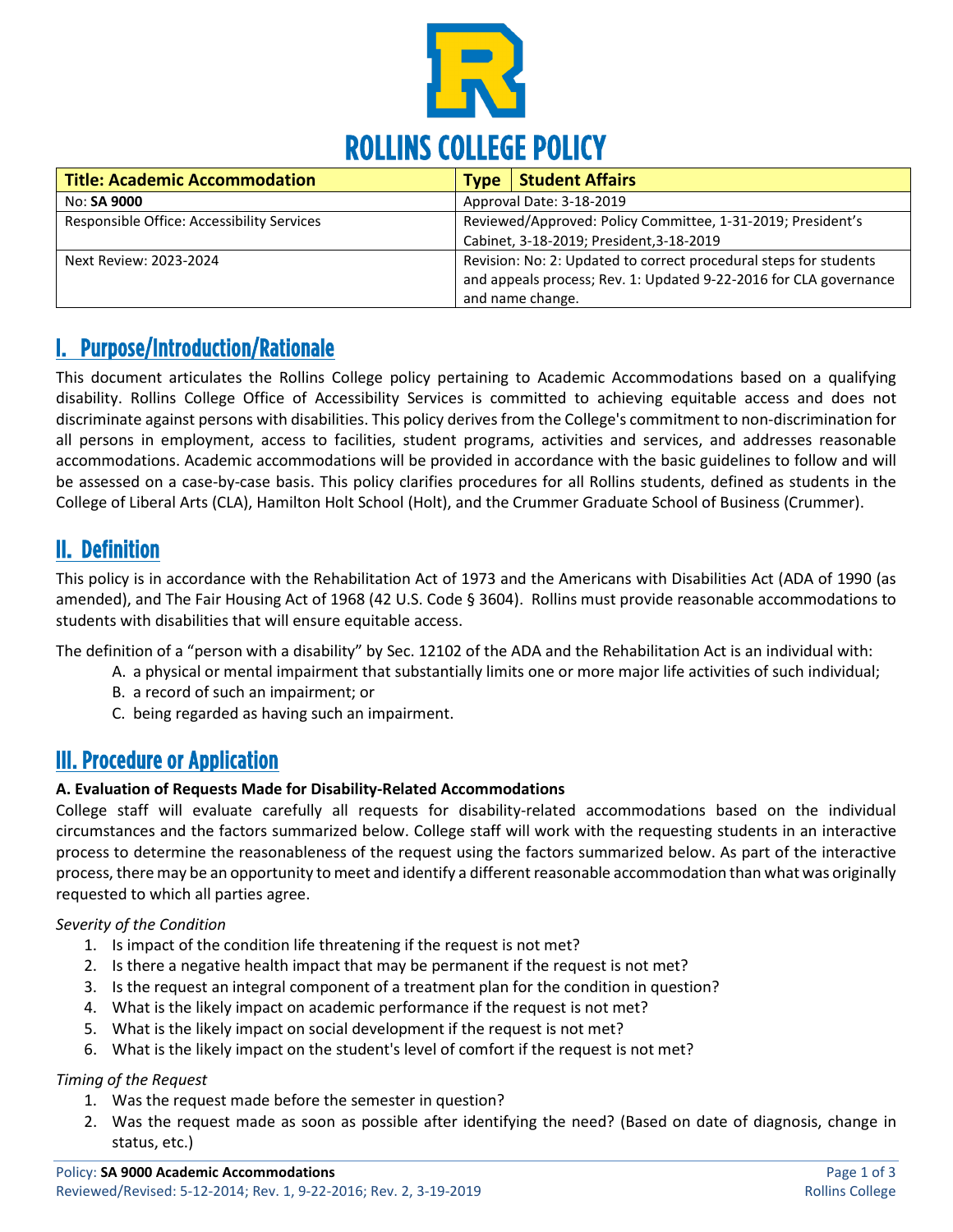#### *Feasibility and Availability*

- 1. Does the accommodation meet the student's needs?
- 2. Are there other effective methods that would achieve similar benefits as the requested accommodation?
- 3. How does meeting this request impact the College's commitments to other students?

#### **B. Documentation**

To evaluate requests accurately and equitably for disability-related accommodations, Rollins College requires proper documentation by a licensed professional health care provider qualified to diagnose the disability. (Medical documentation is not necessary if the disability and its limiting effects are obvious, i.e., student is blind.) If required, medical documentation must consist of a comprehensive, typed report that states a specific, current diagnosis; describes the diagnostic criteria and/or test used; and reflects the student's present level of functioning in the major life activity affected by the disability. To avoid delays in the process, students should submit documentation in English. Documentation supporting a request will be reviewed by and held in the Office of Accessibility Services. All information is considered confidential.

Documentation must include the following information.

- 1. Documentation of the physical or mental limitation that is the basis of the request and the expected duration of the limitation.
- 2. A clear description of the desired accommodations.
- 3. An explanation of how the request relates to the impact of the condition.
- 4. An indication of the level of need for the recommended configuration (and the consequences of not receiving).
- 5. Possible alternatives if the recommended configuration is not possible.

The Office of Accessibility Services may require additional or updated documentation if student requests new or different accommodations.

#### **C. Timeliness of Requests**

In order to be considered for reasonable housing accommodations students must supply the above information to the Office of Accessibility Services. Accommodations requested after the beginning of a semester will be evaluated on a caseby-case basis, and are dependent upon availability and reasonableness of the request. Guidelines for housing accommodation requests are provided in College Polic[y SA 9005 Housing Accommodations](https://rpublic.rollins.edu/sites/IR/Student%20Affairs%20Policies/SA%209005%20Housing%20Accommodations%205-12-2017.pdf) (click link to view).

#### **D. New Accommodation Request Procedure**

To initiate academic accommodation requests, students must complete the following steps.

- Complete the Accommodation Request form found on the Office of Accessibility Services website.
- Submit request for the applicable academic year/semester. If this will be your first time requesting accommodations for a medical need, you will need to attach medical documentation to the Accommodation Request form.
- In the space provided in the request form, please indicate what accommodation you are requesting. Provide as much detail on your request as necessary in order for the committee to make an informed decision.
- You will need to complete an accommodation request meeting with Accessibility Services to discuss your specific accommodation needs. Accessibility Services will reach out via Rollins email to schedule this meeting.

#### **E. Supplemental Accommodation Request Procedure**

To initiate a supplemental accommodation requests, students must complete the following steps. The supplemental accommodation process is intended for students who are already receiving accommodations through Accessibility Services, but have new/different requests.

- Login into Accommodate and complete the Supplemental Accommodation Request (SAR) Form.
- Submit request for accommodations for the applicable academic year/semester. You will need to attach updated medical documentation to the SAR form. Provide as much detail on your request as necessary in order for the committee to make an informed decision.